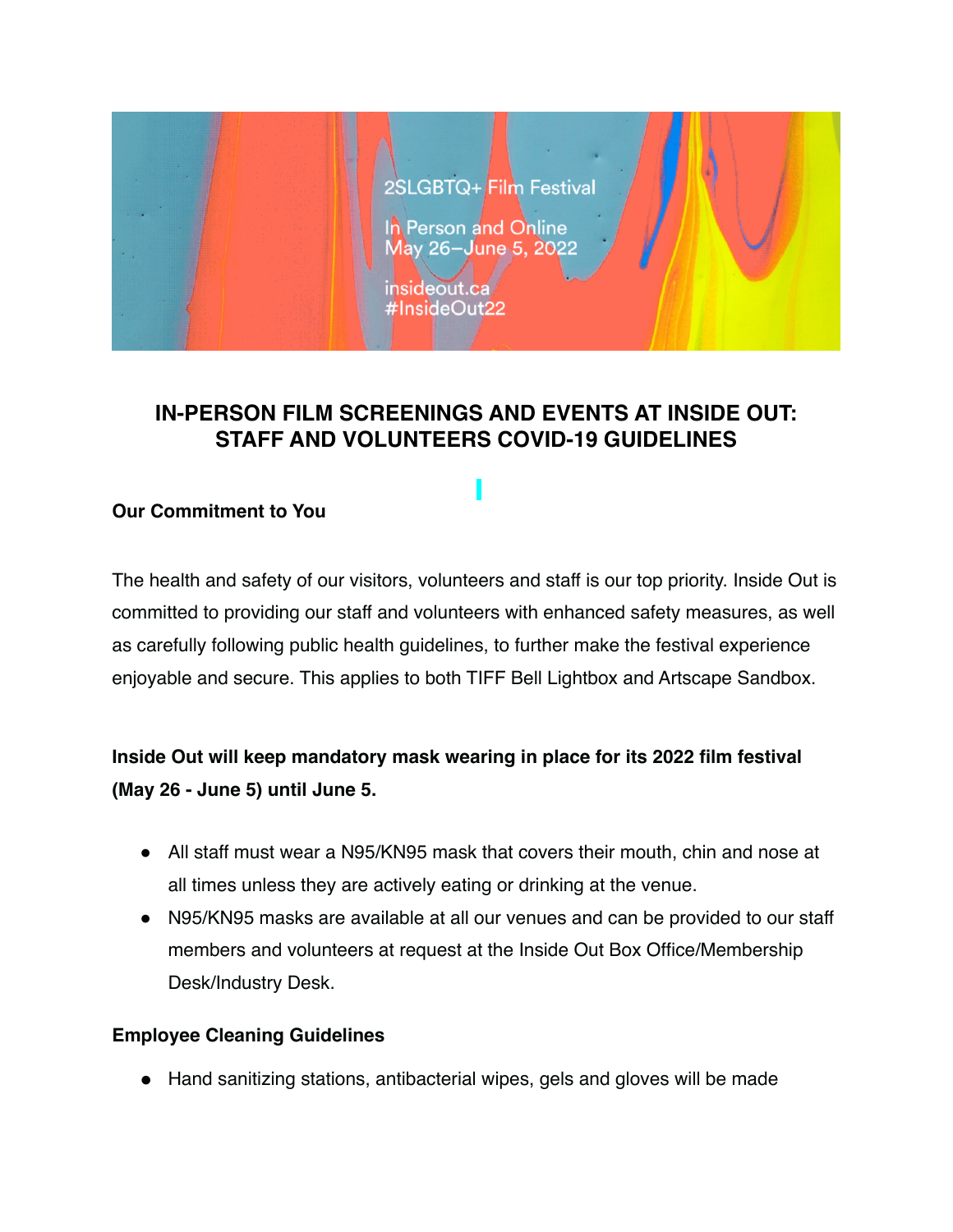available throughout the venues.

- Increase cleaning and disinfection of frequently touched surfaces and shared equipment (industry desk, membership desk, green room, box office, etc.) at all our venues, including TIFF Bell Lightbox and Artscape Sandbox.
- Shared spaces such as kitchens and bathrooms should be cleaned and disinfected more often.
- In addition to routine cleaning and disinfecting of surfaces, hands should be cleaned and disinfected frequently.
- All staff and volunteer members are encouraged to frequently wash their hands for at least 20 seconds with soap and warm water.
- Regularly-used electronics like keyboards, printers, laptops, touch screen surfaces, desk accessories, tablets and ticket scanners should be disinfected using department supplies such as antibacterial wipes with 70% alcohol, throughout shifts and especially at the beginning and end of each shift.
- Resource for cleaning and disinfecting public spaces during COVID-19 [https://www.canada.ca/en/public-health/services/publications/diseases](https://www.canada.ca/en/public-health/services/publications/diseases-conditions/cleaning-disinfecting-public-spaces.html)[conditions/cleaning-disinfecting-public-spaces.html](https://www.canada.ca/en/public-health/services/publications/diseases-conditions/cleaning-disinfecting-public-spaces.html)

### **Additional COVID-19 Guidelines**

- **Proof of vaccination (two doses) is mandatory for all internal festival staff and venue volunteers.** Valid proof of vaccination includes:
	- Receipt from the issuing vaccination clinic or pharmacy;
	- An electronic vaccine receipt issued by the Government of Ontario or another province;
	- A record of each dose of your vaccination, such as a receipt, card or confirmation from an international organization with a certified translation;
	- A QR code from the government's COVID-19 certification app.
- Staff and volunteers who elect: (1) not to provide proof of full vaccination status, or (2) who are not fully vaccinated (two doses), are considered not vaccinated.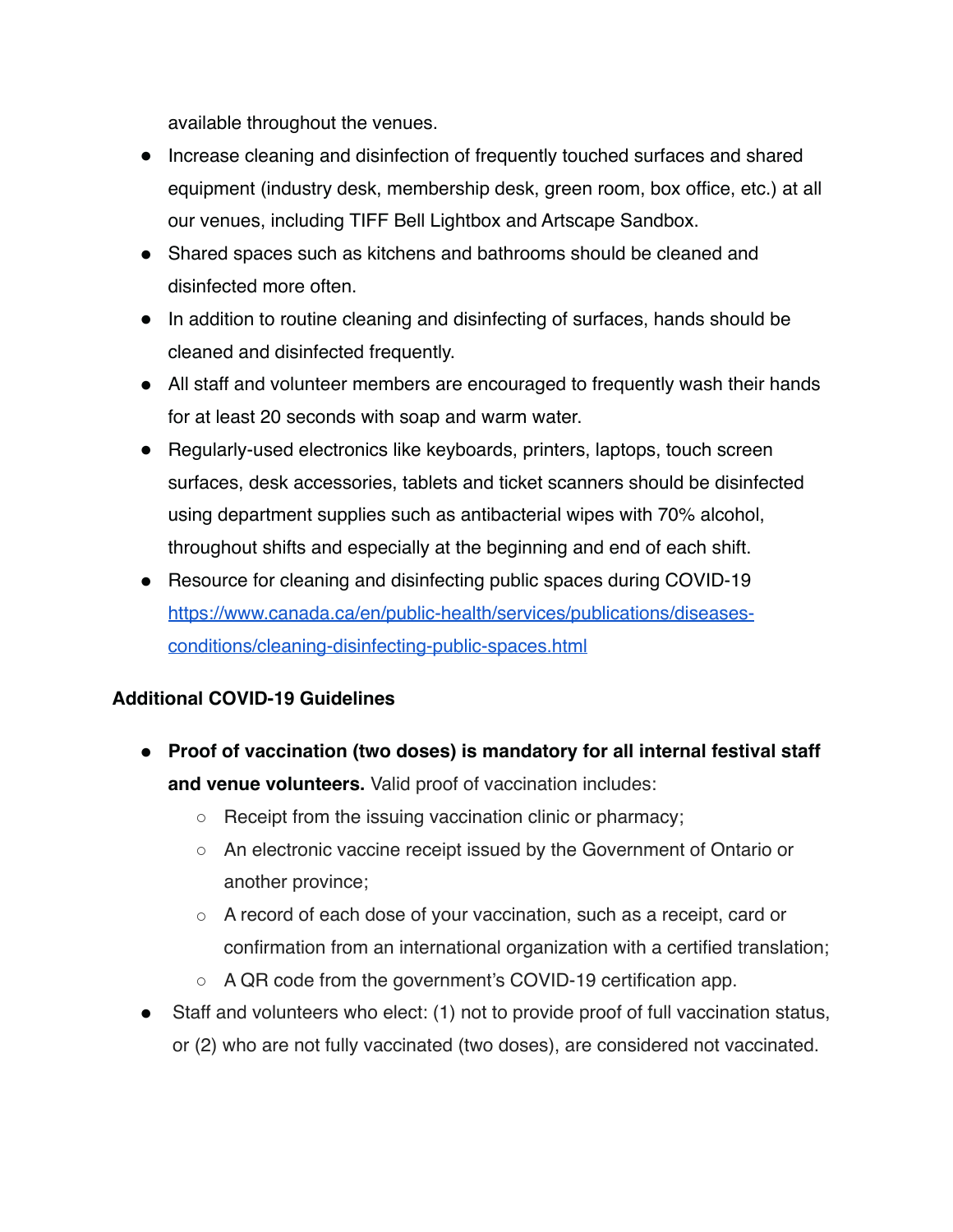- We will make accommodations for staff or volunteers who are not vaccinated for medical or religious grounds. If you are a staff member and need accommodations, please reach out to Jayne [\(jayne@insideout.ca](mailto:jayne@insideout.ca)) for details. Volunteers can reach out to Daniel ([volunteers@insideout.ca](mailto:volunteers@insideout.ca)).
- Theatres will continue to be sold at 100% capacity. Proof of vaccinations is no longer required for patrons yet highly recommended for all in-person screenings.
- Inside Out staff members are requested to assist patrons and address the situation if a seat change is needed for health concerns, or if they are uncomfortable with the behavior of a fellow attendee.
- Ensure adequate ventilation, open windows and doors if possible.
- Ensure physical distancing when possible. Avoid crowding in the lobby, outside cinemas, at registration desks or bathrooms is highly recommended at the venues to curb the spread of COVID-19.
- Staff and volunteers have the option to wear a colour coded sticker provided by Inside Out, that indicates the following: **Red Hexagon** (please physical distance), **Yellow Square** (no need to physical distance but please do not touch, shake hands or hug) or **Green Circle** (comfortable to interact at closer distance and consensual touching/hugging). Pick up upon request at the Inside Out Box Office/Membership Desk/Industry Desk.
- **If you are feeling sick, showing common symptoms or have been exposed to someone with COVID-19, Inside Out requests you to please work from home if possible or use a sick day(s) to rest and recover. All staff members (permanent or contract) will be provided with COVID-19 paid sick leave.**
- Resource, What to Do if You Have COVID-19 Symptoms [https://www.toronto.ca/home/covid-19/covid-19-what-you-should-do/covid-19](https://www.toronto.ca/home/covid-19/covid-19-what-you-should-do/covid-19-what-to-do-if-you-have-covid-19-symptoms/) [what-to-do-if-you-have-covid-19-symptoms/](https://www.toronto.ca/home/covid-19/covid-19-what-you-should-do/covid-19-what-to-do-if-you-have-covid-19-symptoms/) *(updated as of April 8, 2022)*
- Inside Out will provide COVID-19 antigen rapid test devices to all staff members and volunteers upon request.

### **Locations to find PPE:**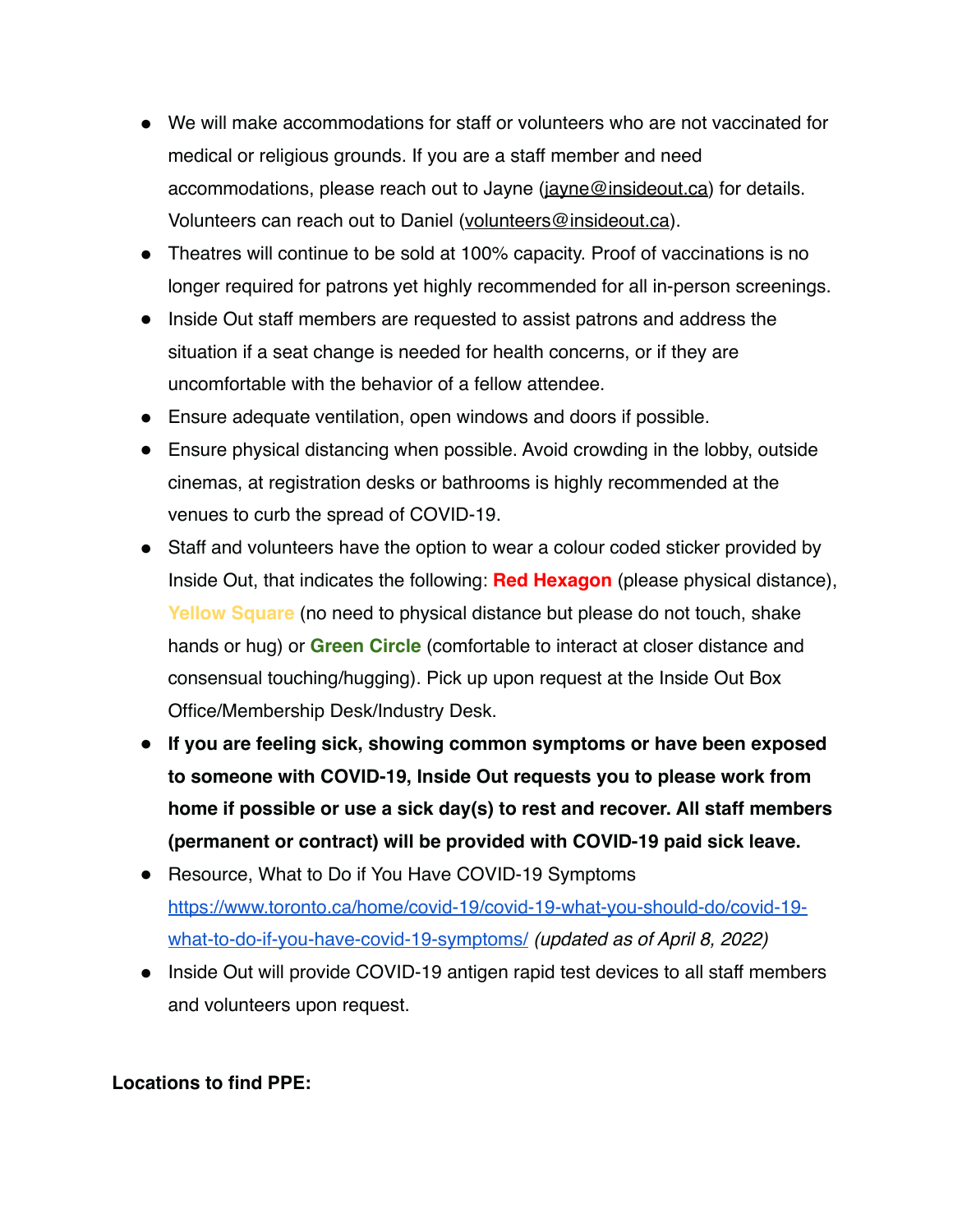- **● Tiff:** Green room Member desk Box office Volunteer lounge
- **● Artscape Sandbox:** Registration desk Green room

## **\*If you see a guest without a mask on, let them know about IO's mask policy and politely ask the guest if they would:**

- 1) Please put their own mask on OR
- 2) If they would like a mask, we can provide one for them from our inventory. We have 2 types they can choose from - 3 ply black or humask's with a clear window for their mouth.
- If they decline, ask if it's for a medical accommodation.
- If it's not and they still decline, they are not permitted inside Inside Out venues.
- If they do not abide or voluntarily leave, please notify security.

### **COVID-19 Information from our Venue Partners**

### **TIFF's Response to COVID-19**

In response to the Province of Ontario's updated timeline on removing the masking mandate, as of March 21, 2022, all staff and visitors to TIFF Bell Lightbox must continue to wear a mask for the duration of their time inside the building. Masks are mandatory for all staff, visitors, and guests at TIFF Bell Lightbox unless you are actively eating or drinking in your seat in the cinema.

Theatres will continue to be sold to 100% capacity. Concessions will be available.

For more information about the Health and Safety Protocols at **TIFF**, please visit: https:// tiff.net/covid-19